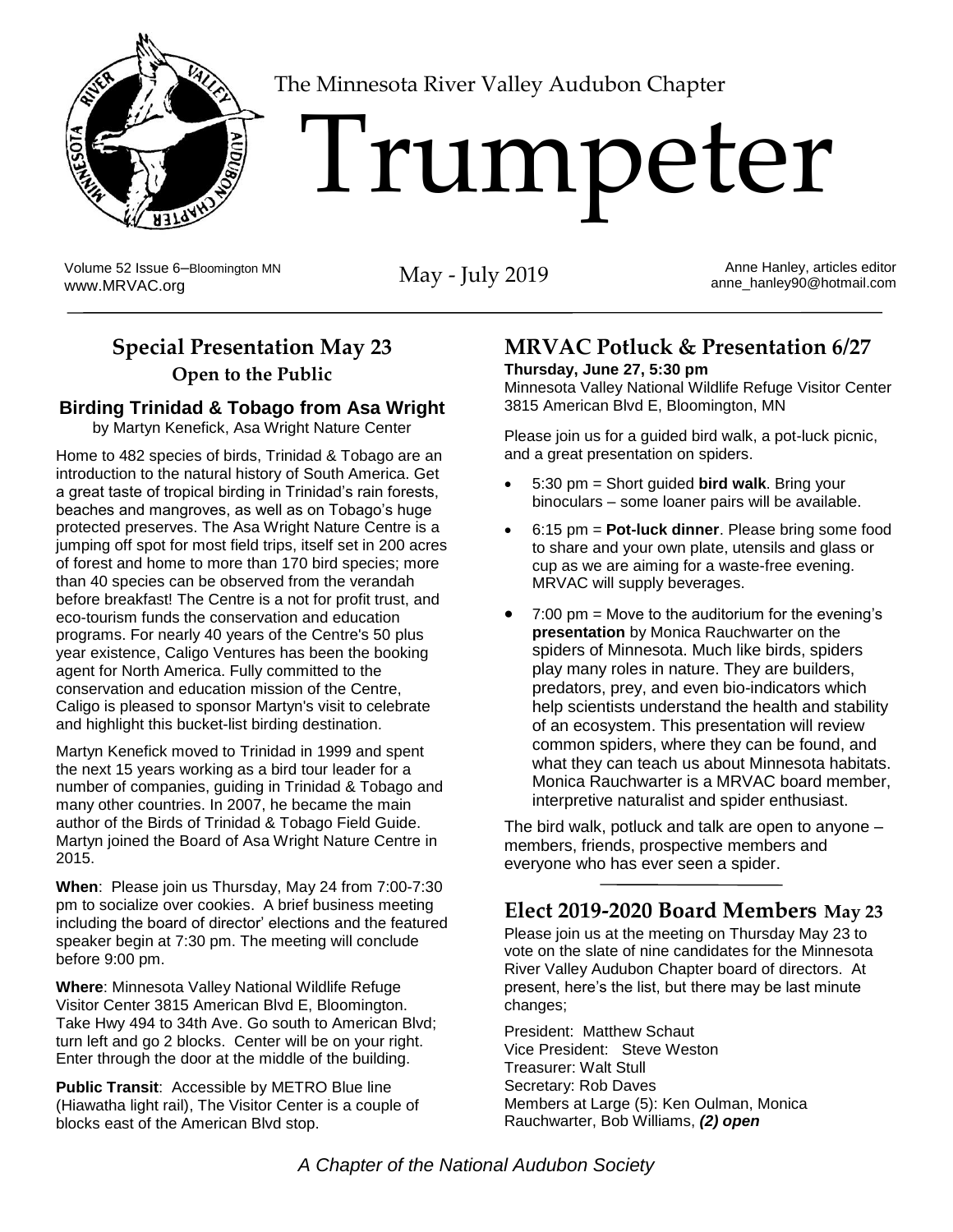# MRVAC Chapter News

#### **Ney Nature Center Receives Grant**

*by Josh Sweet, Ney Nature Center*

Located along the Minnesota River Valley in Henderson, the Ney Nature Center boasts over 400 acres of prairie, freshwater, and forest habitats. The nature center is a 501(c)3 non-profit organization whose mission is to inspire appreciation and respect for nature. The organization operates in all four seasons and provides environmental education and outdoor recreation activities to the public.

When heading out for a hike at the Ney Nature Center, visitors have the opportunity to view warblers, waterfowl, shorebirds, sparrows, and raptors. A few notable species that were seen at the nature center last year include a Summer Tanager, Sora, cuckoos, and Blue-winged **Warblers** 



To promote birding education and to continue to search for notable species with students of all ages, the Ney Nature Center applied for grant funding from MRVAC. The nature center is proud to announce that it was chosen to receive funding and is thrilled to partner with such an incredible organization. The Ney Nature Center appreciates the support from the Audubon chapter immensely.

Juv. Red-shouldered Hawk

MRVAC grant funding has been used to purchase ten pairs of Vortex Diamondback binoculars and one Vortex Diamondback spotting scope. The equipment will be put to use at public programs and group field trips all year. Spring programs are now available to view at **neycenter.org** and include birding programs for homeschool classes, scout groups, senior citizens, as

well as the general public. In addition, the newly formed **Youth Birding Club** begins at the end of April and gives students ages 8-18 the opportunity to learn more about bird identification techniques with other students who have similar interests. Similar to MRVAC birding programs, beginners are always welcome at all birding programs at the Ney Nature Center.

The Ney Nature Center is also a great place to embark on an unguided bird hike on your own or with your friends and family. Whether you plan to travel down into the ravine to search for herons and thrushes or to the historic homestead to look for sparrows and towhees, the nature center has a variety of avian habitats to explore. The staff and the birds at the Ney Nature Center look forward to greeting you!

#### **Changes Ahead for November Auction**

*By Monica Rauchwarter, Board Member at Large*

The November Holiday Auction fundraiser for the past several years been held at the Refuge Visitor Center. Going forward, the auction will move, probably to Richardson Nature Center in Hyland Park, Bloomington. The MRVAC board is also discussing whether to move the event to a different day and time.

We'd be very interested in any opinions you have regarding a convenient time. Would a morning or an afternoon event on a weekend day be good? What about during the day on a weekday? As traffic gets heavier on 494, it takes longer to reach the Visitor Center during the height of a Thursday evening rush hour. Does that keep you away?

Regarding the date, what about earlier in the year? The traditional date was the 3<sup>rd</sup> Thursday of November with the idea that people might purchase holiday gifts for friends and family. In several recent Novembers, we have experienced bad weather, which we assume prevents some people from attending. What about moving the auction to October or some other month? Please email any comments or suggestions to

**[mrauchwarter@gmail.com](mailto:mrauchwarter@gmail.com)  [anne\\_hanley90@hotmail.com](mailto:anne_hanley90@hotmail.com)**

Register at **neycenter.org** for any of these:

#### Youth Birding Club @ Ney Nature Center

3 Tuesdays from 4-6 pm: April 30, May 7 & May 14 Learn about bird identification techniques and search for different bird species with binoculars and a spotting scope; equipment provided. Ages 8-18. \$9 per member or \$15 per non-member includes all three sessions. Register online by April 28th. Reservations required.

#### Flowers & Feathers @ Ney Nature Center Saturday, May 4th 9 -11 am

Explore and identify migratory birds and wildflowers on the same guided hike! All ages. \$3 per member or \$5 per non-member; \$9 per member family of 3+ or \$15 per non-member family of 3+. Register online by May 2nd. Reservations required.

Ney Senior Learning Series: Beginner Birding Date TBD - Check [neycenter.org](http://neycenter.org/) (507) 357 8580 Designed for adults interested in learning more about wildlife, history, and conservation issues. In May, learn about bird identification techniques and search for different bird species with binoculars and a spotting scope. All equipment provided. Lunch included. Ages 50+. \$10 per member or \$12 per non-member. Reservations required. Please indicate any dietary needs when registering.

Page 2 **Page 2** Printed on recycled paper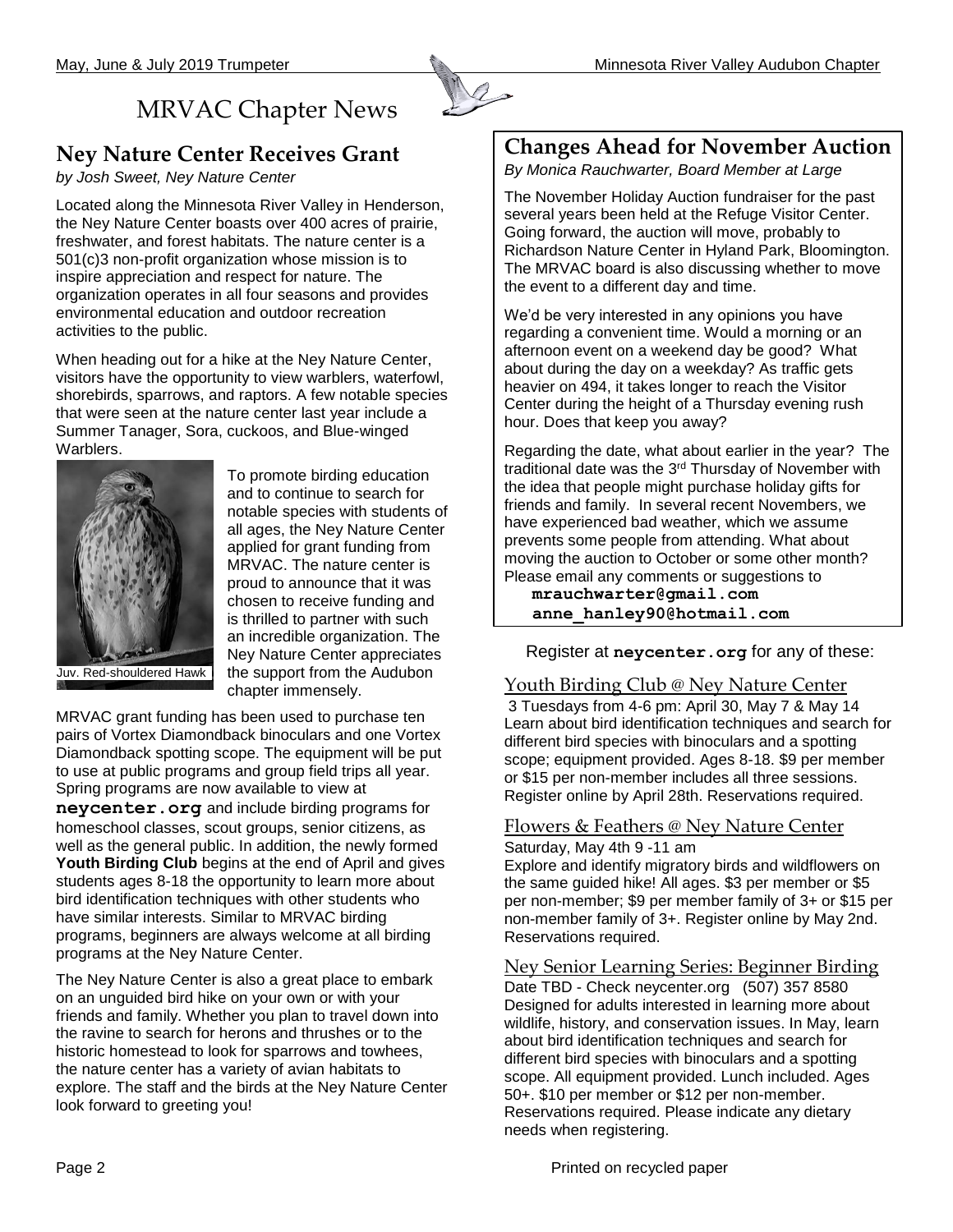## **Regional Opportunities to Get Outside**

## **Refuge News & Urban Birding Festival**

*By Joel Voss, MN Valley NWR liaison with MRVAC*

Believe it or not, springtime will eventually turn over to summer this year. With the snow melted off, and the river eventually returning to its banks, staff at Minnesota Valley National Wildlife Refuge are gearing up for research, habitat restoration, and exciting public programming.

The last few springs, staff at the Bloomington headquarters and visitor center have been fortunate to watch raptors migrating through and hunting in the parking lot prairie habitat! Most recently, a juvenile Redtailed Hawk has made it a habit to wait out prey from on top of the light posts. With a powerful launch from its perch, to a perfect quiet glide into the grasses, it returns to its favored perch to enjoy a meal.

While these hawks are common for many of us in the metro area (we get so used to seeing them waiting on street lights over our highways, don't we?), so many visitors to the Refuge may have never seen a raptor before. The incredible opportunity to see wildlife right here in the backyard of the Twin Cities is a rare gift for our city-dwelling, human neighbors. It's exciting to have someone come to visit, and then show them the great variety of birds we see right here, just moments away from a busy shopping trip or flight across the globe.

One of those opportunities to share our passion for birds and their habitats is coming right up! Join us **Saturday, May 18** to celebrate the **Urban Birding Festival** with free, family-friendly activities throughout the day. Visit the Bloomington Visitor Center anytime from 9am-4pm to enjoy bird-themed crafts and trivia, learn about birdfriendly practices and bird identification, and observe our feathered friends through binoculars and spotting scopes.

Interested in **volunteering** with us? We could use your help with events, staffing the information desk, trail rangers, biological research, habitat restoration, and education programs. Contact Volunteer Coordinator Sarah Innoye-Leas at 952-858-0724, or email **[MinnesotaValley@fws.gov](mailto:MinnesotaValley@fws.gov)**.

## **Spring Warbler Watching in BWCA**

*Recommended by Mary & Michael Vanderford*

We're spreading the word about spring birding at Kawishiwi Lodge at the end of Fernburg Rd. We had a wonderful time there last year; it's quiet, trees are not fully leafed out in late May and the screened porches are perfect for watching loons, eagles and warblers in the nearby brush. [www.elycanoerentals.com](http://www.elycanoerentals.com/) 218-365-5487

## **The Nature Conservancy Bird Blitz**

The Nature Conservancy's Minnesota-North Dakota-South Dakota chapter is participating in an organization-wide "Birding Challenge." The goal is to count as many species of birds as possible May 17 on lands and waters protected by the Conservancy. We invite all interested birders to help us document the bird species on our chapter's preserves. The count occurs over a 24-hour period and participation can occur at any point and for any length of time on **May 17, 2019**.

To participate in the event please contact the Conservancy's Marissa Ahlering via email at **mahlering@tnc.org.**

To determine where you'd like to bird for this challenge, check out our preserves in Minnesota, North Dakota and South Dakota

## **Audubon Center of the North Woods' 50th Anniversary Celebration!**

Join us to help commemorate the Audubon Center of the North Woods' first half century during the June 14-16 weekend of reunion, remembrance, reflection and recreation in Sandstone MN, on Grindstone Lake!

June 14-16 - For ACNW alumni and donors, we've planned a special weekend that kicks off with socializing on Friday night and ends after breakfast on Sunday morning. Lodging and camping packages are available (that include all meals, including Saturday's dinner), as well as a la carte meals for purchase for campers. Registration required.

June 15 - an 'Open House' day free for everyone, filled with activities such as High Ropes Course, Canoeing, Archery, Climbing Wall, Campus Tours, Forestry Hikes, and Open Barn. Lunch is available for purchase.

Evening of June 15 - a special 50th Anniversary Dinner at the Lake. Reservations required.

Visit www.audubon-center.org/50th for more information or call 320-245-2648, ext. 101

#### **Raptor Center Tours**

Saturdays/Sundays -- Raptors of Minnesota program, every weekend day at 1pm. At this hour-long program, you will see several raptors up close and out of their enclosures and receive a tour of The Raptor Center at the University of Minnesota, 1920 Fitch Avenue, St. Paul, 55108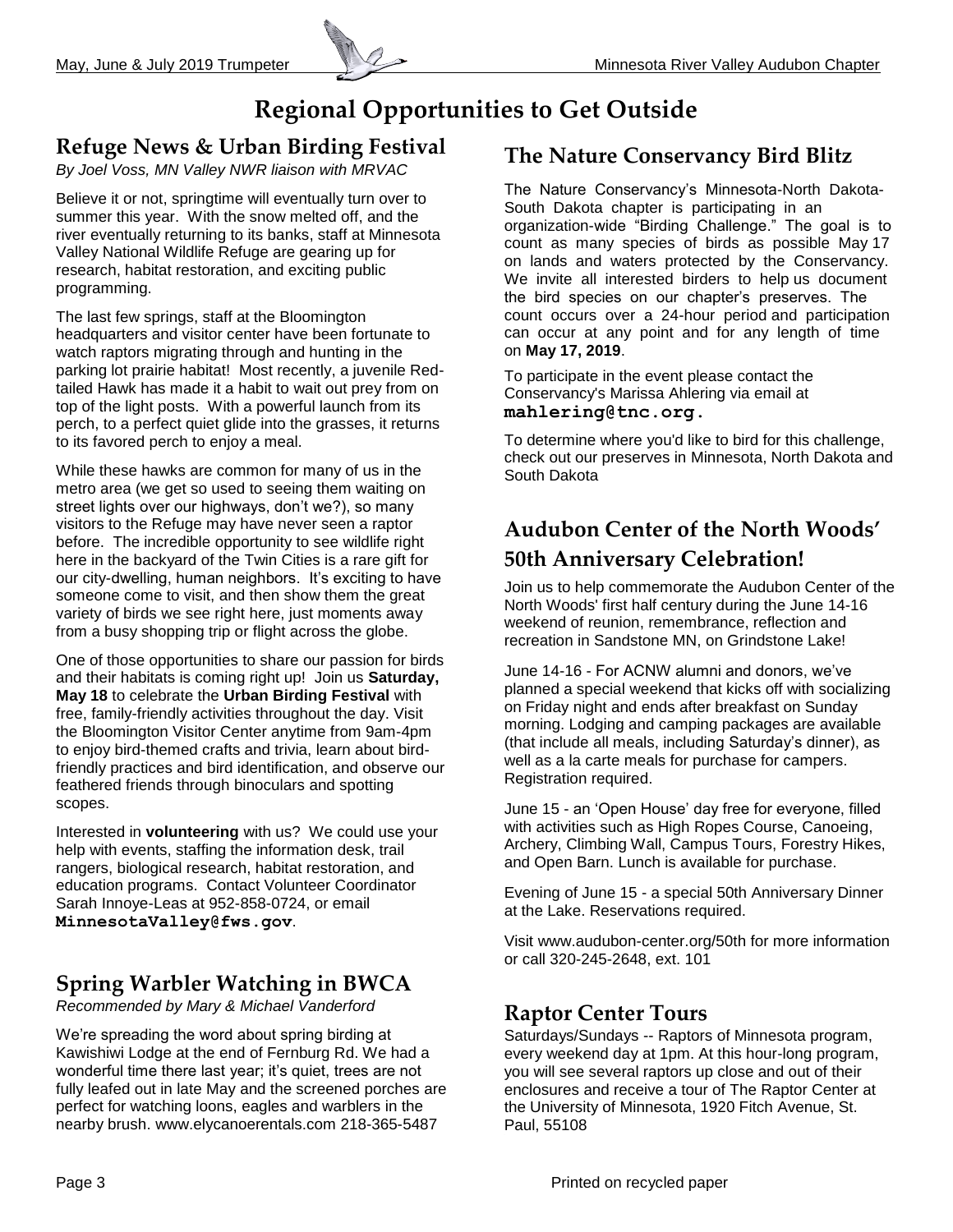



## **Burnsville Native Plant Market**



Help birds, butterflies and bees by growing native plants! Native wildflowers, ferns and grasses will be on sale from multiple vendors at this farmer's market style event. Some vendors only accept cash or

checks. Event held rain or shine. Learn more at **www.burnsvillemn.gov/nativeplants.**

Date: Saturday, **May 18** from 9 am – noon

Location: Parking lot across the street from City Hall (100 Civic Center Pkwy.)

Who: Open to everyone (Burnsville and non-Burnsville residents).

*Hennepin Country Green Notes*

## **Adopt-a-Drain Program Launches in the Twin Cities**

Residents in the metro area can help protect area lakes, rivers, and wetlands by adopting a local storm drain and committing to keep it clear of leaves, grass clippings, trash, and other debris through the changing seasons. The simple act of sweeping up around storm drains protects local lakes and rivers by preventing pollution from entering our shared waterways.

The program is coordinated by Clean Water MN, a coalition of local agencies and organizations that Hennepin County is a member of working together to inspire people to take action to protect water.

Sign up to adopt a storm drain at adopt-a-drain.org. Simply create an account with your name and address to claim your storm drain. Once you've signed up, you'll receive tips on how to clean up safely.

## **Fix-It Clinics**

Instead of tossing broken household items, get them repaired at a Fix-It Clinic! Bring in small household appliances, clothing, electronics, mobile devices and more and receive free guided assistance from volunteers with repair skills to disassemble, troubleshoot and fix their items.

Upcoming Fix-It Clinics are scheduled for:

Saturday, **May 11** from noon to 4 p.m. at The Works Museum, 9740 Grand Avenue South, Bloomington

Saturday, **June 8** from 1 to 5 p.m. at Utepils Brewing Company, 225 Thomas Avenue North 700, Minneapolis

**<https://www.hennepin.us/fixitclinic>**

#### **Holistic Design with Native Plants**

Wild Ones monthly meeting Wednesday **May 8**, 2019

After a brief introduction to how to design with native plants, Nathalie Shanstrom will use a range of case studies to illustrate by example how to design with native plants to:

- maximize sustainability and ecological function
- draw out the beauty of regional landscapes,
- create functional spaces that foster healthy, invigorating, meaningful connections between people and their environment.

A range of examples of varying scales, context, and site uses will be included to show how the design process can vary from site to site.

The meeting will be held at the Eden Prairie Community Center –

 16700 Valley View Road, Eden Prairie, MN 55346. Wednesday, May 8, 2019 7 pm social time, 7:20 pm program All meetings free and open to the public



*International Owl Center Events in Houston MN*

## **Breakfast with the Owls**

Saturday, **June 29**, 8:30 – 11:30 AM, Houston, MN

Enjoy a locally sourced artisan breakfast, select a piece of outstanding artwork from our international children's owl art contest to take home with you, and bid on a great selection of auction items at this annual capital fundraiser for the International Owl Center. Funds raised will be used to continue site acquisition for the future home of the International Owl Center. \$75/person. Go to **www.InternationalOwlCenter.org** to register.

## **Owlology 401 at Intn'l Owl Center**

Thursday, **July 4**, 12:30 – 4:30 PM, Houston, MN

You won't find another opportunity like this anywhere else! Explore the intricate details of owl anatomy while dissecting an owl in a small group. Each participant will dissect a different species, creating a rare opportunity to see the significant differences between owl species sideby-side. Species dissected will likely include Snowy, Great Gray, Great Horned, Barred, Eastern Screech-, Long-eared, and Northern Saw-whet Owls, but could also include Ferruginous Pygmy Owl. Cost is \$100 for non-members and \$75 for members. Limit 6 participants. Register at **www.InternationalOwlCenter.org**.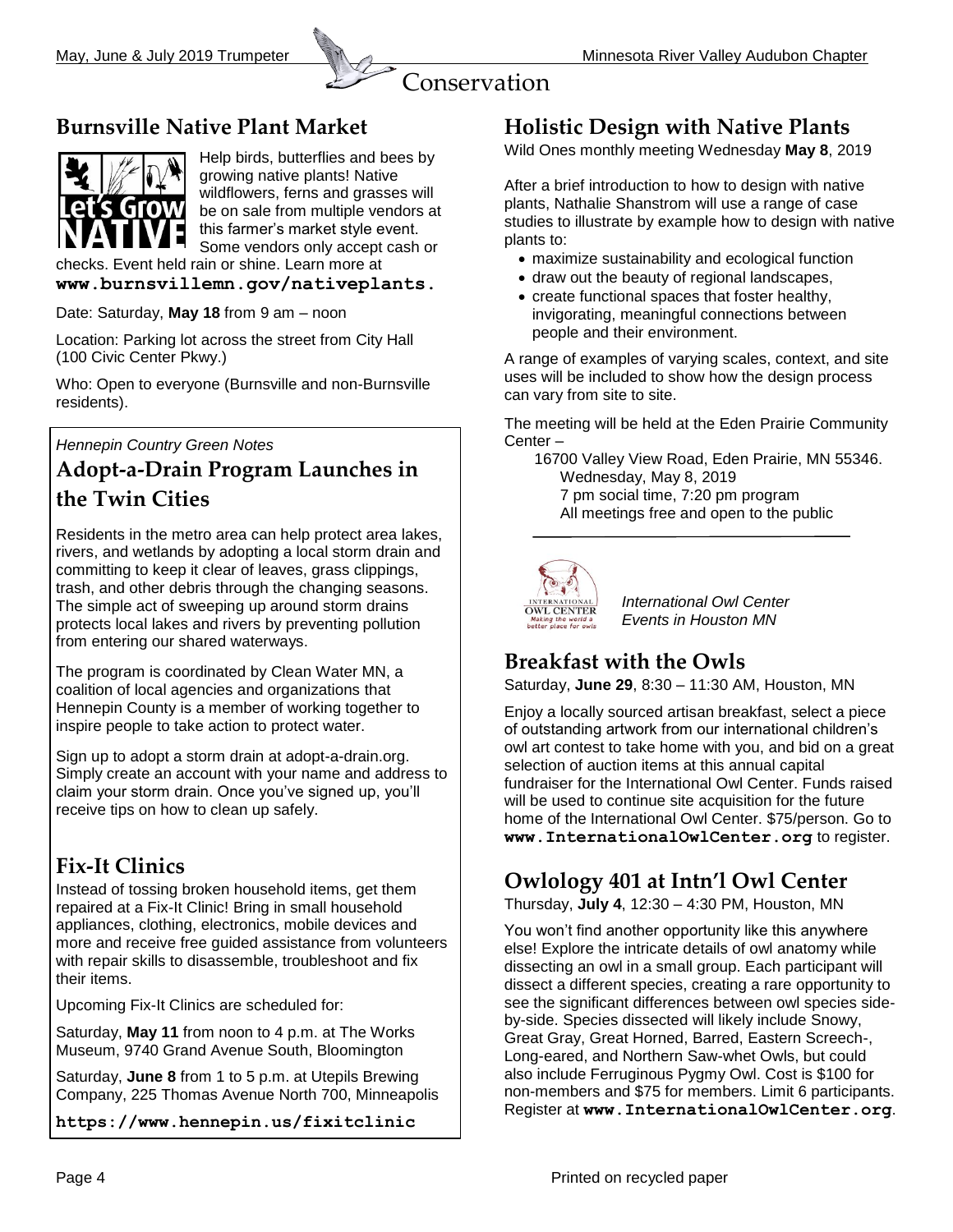## **Bird-a-Thon Challenge**

*By Walt Stull, MRVAC Treasurer*

**Who:** You, with a group or alone

**What:** Birding to raise money for MRVAC to fund grants

**When:** Any day between May 1, 2019 and May 15, 2019

**Where:** Anywhere in the world (this could be an opportunity for that birding trip you always wanted to take)

**How:** Sign up sponsors. Choose a day. Bird any time between 12:01am and 11:59pm. Bird alone, in a group, or both. Submit all donations to Walt Stull by June 1, 2019.

#### **Some Helpful Tips:**

1. Don't be afraid to ask! Most people are reluctant to ask for donations, but it is surprising how many people are willing to help. This is especially true when they understand how the money will be used. Let potential sponsors know that they can pledge a flat rate, or to make it more of a challenge, encourage them to pledge on a per bird species basis.

2. Plan your route! Pay attention to the latest reports on MOU, e-bird, and Facebook. The best results are achieved if you can visit a variety of habitats on a nice day.

3. When you collect your pledges, share your birding day with your sponsors! Most will enjoy hearing about your day, especially any highlights. Making them part of your experience will help in asking for repeat sponsorships in future years.

4. Be certain to use a 2019 Birdathon Sponsor Pledge Form which will help you track who your donors are and how much they have pledged.

Forms can be obtained from our website

https://mrvac.org/?s=bird-a-thon or by contacting Walt Stull at 612-889-3550 or **[mathemagicland@Q.com](mailto:mathemagicland@Q.com)**. All donations that you collect should be submitted to Walt Stull by June1, 2019. It is best to give the donations directly to Walt at the general meeting (4th Thursday – May 23rd). If that is not possible, mail them to MRVAC at PO Box 20400, Bloomington, MN 55420.

#### **\*Minnesota Valley National Wildlife Refuge Field trip locations & addresses**

Bloomington Visitor Center, 3815 American Blvd. E., Bloomington, Bass Ponds, 2501 86th St. E., Bloomington Rapids Lake Education and Visitor Center,

15865 Rapids Lake Rd, Carver,

(formerly Carver Highlands Dr.),



#### **FIELD TRIPS – join us. All trips are free unless otherwise noted**.

Beginning birders are welcome on all field trips:

All the Refuge trips are immediately below, followed by field trips to other locations, in chronological order

#### Refuge Bird Watching Treks: May-July 2019

 Sun, May 5, 8:00-10:30 am, Bass Ponds Tues, May 7, 8:00-10:30 am, Rapids Lake Educ & VC Sun, May 12, 8:00-10:30 am, Bloomington Visitor C Sun, May 19, 8:00-10:30 am, Bass Ponds Sat, Jun 1, 8:00-10:30 am, Bass Ponds Mon, Jun 10, 8:00-10:30 am, Bass Ponds Sat, June 29, 8:00-10:30 am, Bass Ponds Sat, July 6, 8:00-10:30 am, Bass Ponds Mon, July 15 8:00-10:30 am, Bass Ponds Sat, July 27 8:00-10:30 am, Bass Ponds

Join us for a bird walk on one of the Refuge's many units. Learn which species of birds use the Refuge as a migratory stop and those that call the Refuge home for the summer nesting season. Birders of all skill levels are welcome. Bring binoculars, your favorite field guide and dress appropriately for the weather. Craig Mandel, Volunteer Refuge Naturalist. \*See addresses below, left.

#### Southern Minnesota Birding Days

 Albert Lea Thur-Fri, May 2-3, 2019, 7:00 am Craig Mandel - 952-240-7647

 \$35/non-MRVAC members; \$25/MRVAC members We will visit a variety of habitats within Faribault and Freeborn Counties. Some of the locations we will likely bird include Geneva Lake, Myre Big Island State Park, White Woods & Phi's County Parks, Walnut Lake and a

few other WMA's. Please contact Craig to register.

#### Crex Meadows State Wildlife Area

 Saturday, May 4, 2019, 9 am – 3 pm Minit Mart 639 State Rd 70 Grantsburg, WI Bart Anderson - 612-719-6103

Please join us for birding at Crex Meadows Wildlife Area, the largest wildlife sanctuary in Wisconsin. Carpool from Panera Bread in Burnsville at 6:30am, or meet at the Grantsburg Minit Mart 639 State Road 70 at 9 am. Participants can either bring food and beverages or purchase them at the Minit Mart. Note - besides the Refuge headquarters, there are restrooms on the north end of the Refuge.

#### Hok-Si-La Warbler Watching

 Saturday, May 11, 2019 7:30 am 2500 U.S. Hwy 61, Lake City Steve Weston - [612-978-3993](tel:612-978-3993)

Join us for this traditional field trip (30+ years). We never know what we will find. Meet at Hok-Si-La Park north of Lake City. Bring a lunch, if you want to stay for the afternoon's birds. Moderate effort – some walking on trails. No reservations needed.